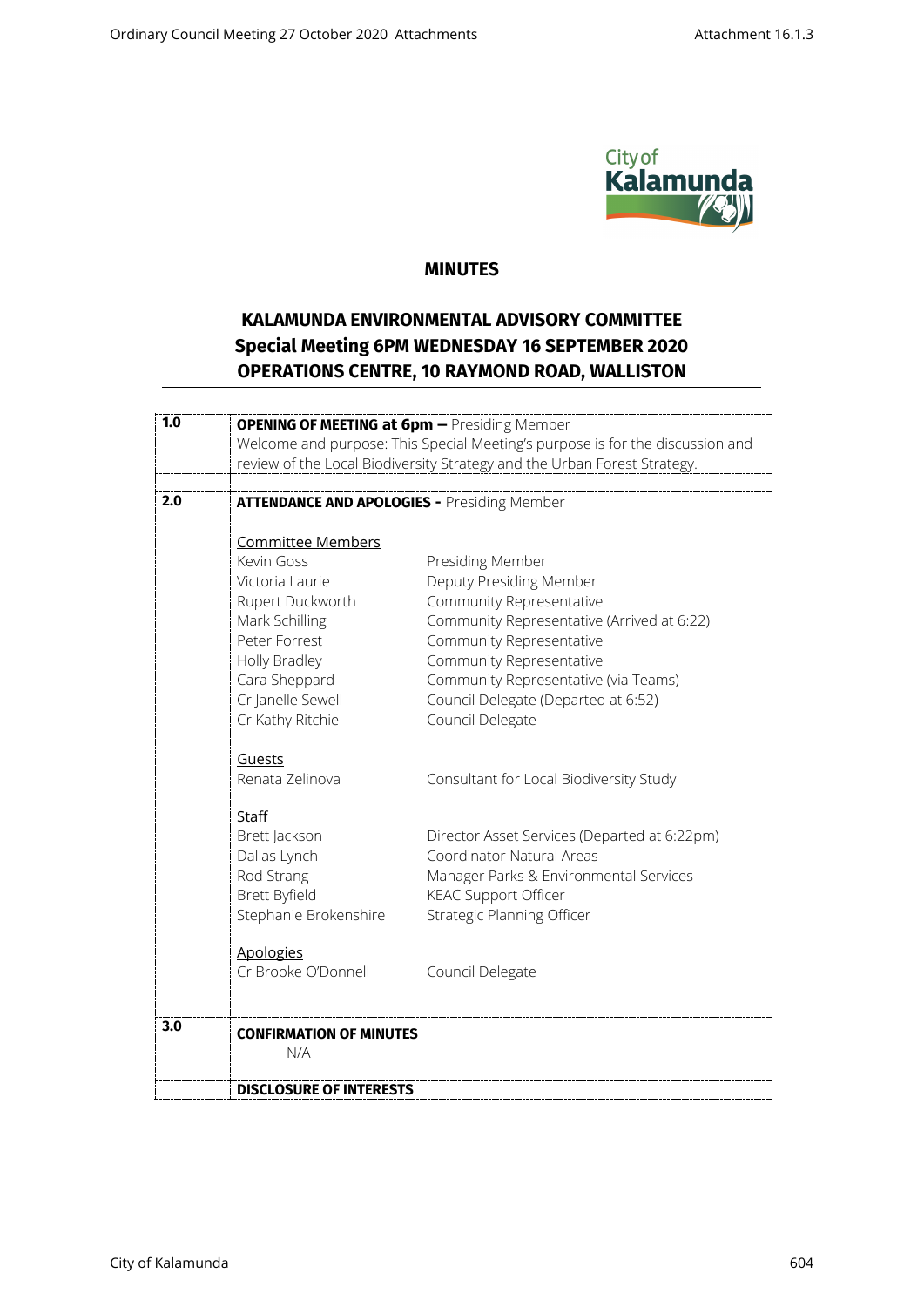

| 4.1 | <b>Disclosure of Financial and Proximity Interests:</b>                                                                                                                                                                                                                                                                                                                                                                                                                                                                                                                                                                                                                                                                                                                                                                                                                                                                                                                                                                                                                                                                                                       |  |
|-----|---------------------------------------------------------------------------------------------------------------------------------------------------------------------------------------------------------------------------------------------------------------------------------------------------------------------------------------------------------------------------------------------------------------------------------------------------------------------------------------------------------------------------------------------------------------------------------------------------------------------------------------------------------------------------------------------------------------------------------------------------------------------------------------------------------------------------------------------------------------------------------------------------------------------------------------------------------------------------------------------------------------------------------------------------------------------------------------------------------------------------------------------------------------|--|
|     | Members must disclose the nature of their interest in matters to be<br>a)<br>discussed at the meeting. (Section 5.65 of the Local Government Act 1995)<br>Employees must disclose the nature of their interest in reports or advice<br>b)<br>when giving the report or advice to the meeting. (Section 5.7 of the Local<br>Government Act 1995)                                                                                                                                                                                                                                                                                                                                                                                                                                                                                                                                                                                                                                                                                                                                                                                                               |  |
| 4.2 | Nil<br><b>Disclosure of Interest Affecting Impartiality</b>                                                                                                                                                                                                                                                                                                                                                                                                                                                                                                                                                                                                                                                                                                                                                                                                                                                                                                                                                                                                                                                                                                   |  |
|     | Members and staff must disclose their interests in matters to be<br>a)<br>discussed at the meeting in respect of which the member or employee<br>has given or will give advice.<br>Nil                                                                                                                                                                                                                                                                                                                                                                                                                                                                                                                                                                                                                                                                                                                                                                                                                                                                                                                                                                        |  |
| 5.0 | <b>CORRESPONDENCE</b>                                                                                                                                                                                                                                                                                                                                                                                                                                                                                                                                                                                                                                                                                                                                                                                                                                                                                                                                                                                                                                                                                                                                         |  |
| 6.0 | <b>ITEMS FOR COMMITTEE CONSIDERATION - Presiding Member</b>                                                                                                                                                                                                                                                                                                                                                                                                                                                                                                                                                                                                                                                                                                                                                                                                                                                                                                                                                                                                                                                                                                   |  |
| 6.1 | <b>URBAN FOREST STRATEGY</b><br>Background<br>At the Ordinary Meeting of KEAC on the 16th July 2020, KEAC considered an initial<br>version of the Draft Urban Forest Strategy with the following recommendation:<br>KEAC recommends the Draft Urban Forest Strategy is submitted to Council for<br>consideration in August subject to the changes discussed at tonight's Ordinary Meeting<br>and subject to the final draft being to the satisfaction of the working group including<br>the two KEAC representatives.<br>Details<br>The Urban Forest Strategy Working Group, members being Victoria Laurie and<br>Mark Schilling, reviewed the document in detail, with targets being of particular<br>interest. The Coordinator Natural Areas noted that a significant amount of text was<br>provided by Working Group members, and there were some changes to strategies<br>and actions due to feedback provided.<br>Stephanie Brokenshire was introduced to help with planning process queries<br>relating to the Urban Forest Strategy and the Biodiversity Strategy.<br>Staff noted that they were pleased with the work provided by the consultant, and |  |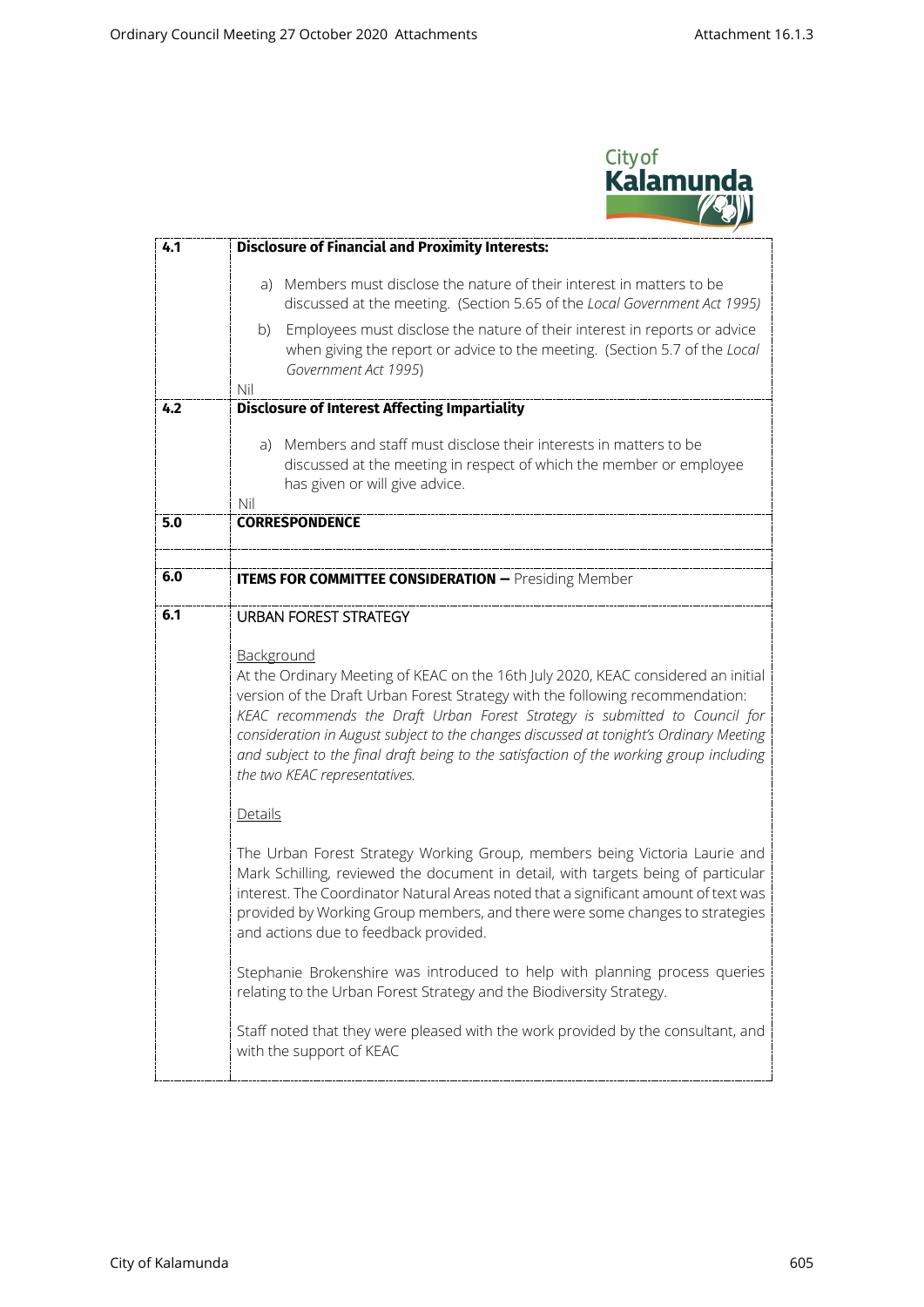

| The Urban Forest Strategy will be submitted to Council for approval to be put out<br>for comment in the coming months. The final recommendation from KEAC will be<br>submitted to Council with the document.                                                                                                                                                                                                                                                                                                                                                                                                     |
|------------------------------------------------------------------------------------------------------------------------------------------------------------------------------------------------------------------------------------------------------------------------------------------------------------------------------------------------------------------------------------------------------------------------------------------------------------------------------------------------------------------------------------------------------------------------------------------------------------------|
| Members discussed the Urban Forest Strategy, with the most significant area of<br>concern being the requirement for more definite and ambitious timelines. Images<br>in the current draft will not necessarily be in the final draft. The Local Environment<br>Strategy (LES) was adopted by Council for advertising on its text, with the<br>understanding that formatting and images were still being finalised. The Urban<br>Forest Strategy will be adopted in a similar manner. A detailed analysis of each<br>Section was undertaken by KEAC members. A number of areas for rewording were<br>recommended. |
| There was significant discussion on actions, KPIs, resources, and how they can be<br>brought together, rather than kept in separate documents, so that there is an<br>overall picture of requirements for resourcing to meet goals. It was recommended<br>that with goals, it should always state the year to be completed, rather than having<br>a statement of complete within two years etc, to ensure that there is context as<br>the document ages.                                                                                                                                                         |
| The Manager Parks & Environment noted that from the LES, Local Biodiversity<br>Strategy, and Urban Forest Strategy, a number of Masterplans would be created,<br>including a Street Tree Masterplan. These would increase the detail and add<br>additional actions.                                                                                                                                                                                                                                                                                                                                              |
| Resolutions<br>Resolution one                                                                                                                                                                                                                                                                                                                                                                                                                                                                                                                                                                                    |
| That KEAC recommends the Urban Forest Strategy be presented to Council for<br>advertising to the community, subject to further editorial changes and with the<br>"Implementation Implications" column being removed from the Action Plan.                                                                                                                                                                                                                                                                                                                                                                        |
| Resolution two<br>That KEAC observes that there are now several environmental strategies adopted<br>or being developed for adoption, that together add to complexity and resourcing<br>demands for the City and its residents. KEAC recommends that this is best<br>addressed with an overarching explanatory statement of how the strategies work<br>together, and an investigation into their resourcing demands to be fully<br>implemented.                                                                                                                                                                   |
| Moved:<br>Mark Schilling<br>Seconded:<br>Victoria Laurie                                                                                                                                                                                                                                                                                                                                                                                                                                                                                                                                                         |
| Carried Unanimously                                                                                                                                                                                                                                                                                                                                                                                                                                                                                                                                                                                              |